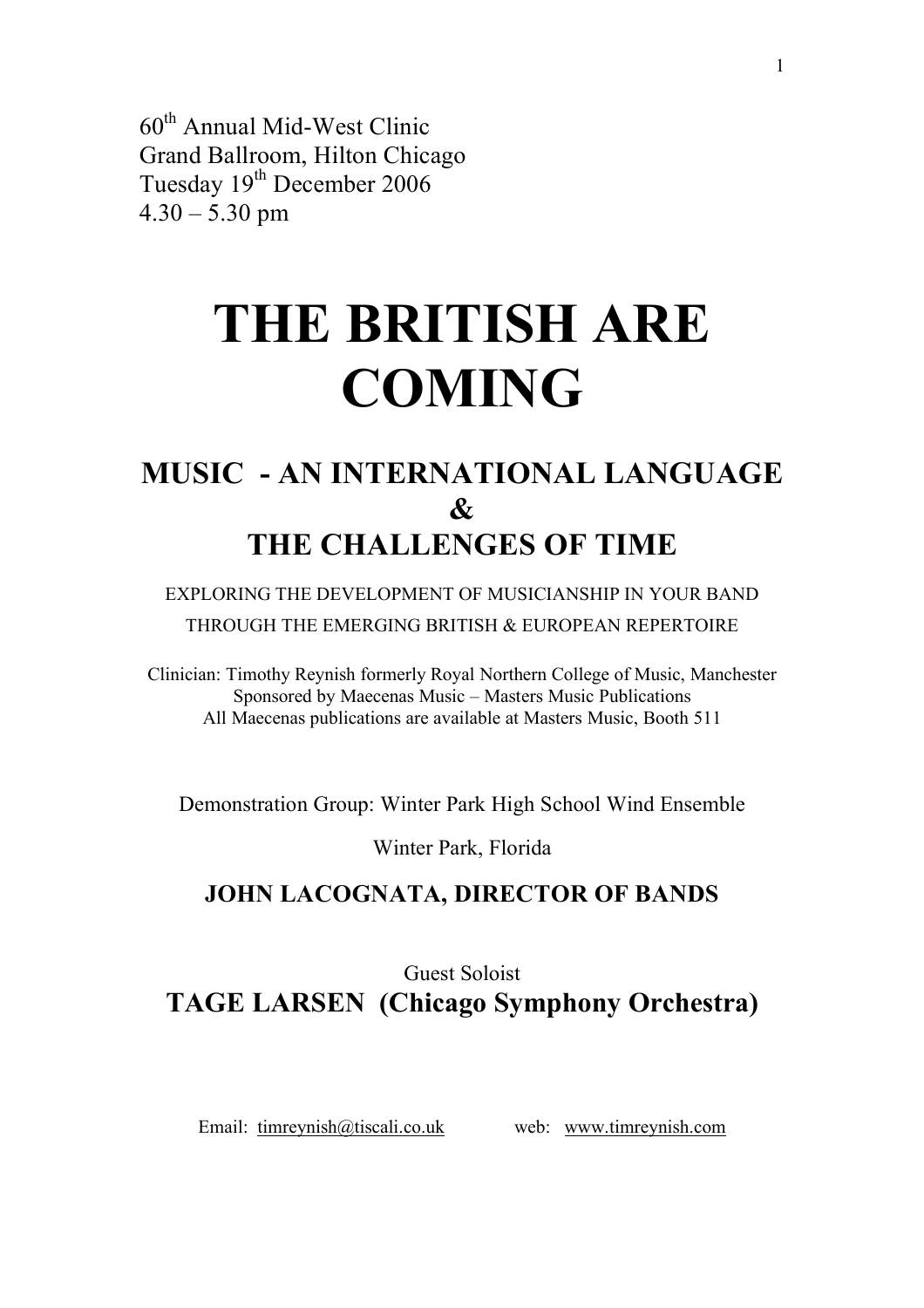#### **EXPLORING THE DEVELOPMENT OF MUSICIANSHIP IN YOUR BAND THROUGH THE EMERGING BRITISH & EUROPEAN REPERTOIRE**

For quarter of a century we in Britain have been commissioning band music at every level. This session will investigate the artistic development of the School Band through careful selection of British repertoire, and will introduce some little-known European catalogues.

| <b>EXCERPT</b> | <b>TITLE</b> | <b>COMPOSER</b> | <b>SAMPLER</b><br><b>PAGE</b> |
|----------------|--------------|-----------------|-------------------------------|
| Excerpt 1      | Awayday      | Adam Gorb       |                               |

### **THE MUSIC WE CHOOSE TODAY CAN AFFECT STUDENTS FOR EVER**

#### **Frederick Fennell**

*We must learn to teach music - not band, not orchestra, not chorus, but music itself...Choosing music is the single most important thing a band director can do, and is the only thing a band director can do alone……*

#### **MUSIC A UNIVERSAL LANGUAGE**

#### **Percy Grainger**

*I firmly believe that music will someday become a 'universal language'. But it will not become so as long as our musical vision is limited to the output of four European countries between 1700 and 1900. The first step in the right direction is to view the music of all peoples and periods without prejudice of any kind, and strive to put the world's known and available best music into circulation. Only then shall we be justified in calling music a 'universal language.*

Symphony or chamber orchestras, opera companies, choirs and chamber groups draw on three centuries and five continents for their programmes. Musicians working in jazz, rock, folk or world music know no boundaries when planning what to play. We in the wind band world sometimes tend to be more chauvinistic, and to limit our programming to what we can easily purchase and easily play. Often we do not have time to look outside the box for new repertoire ideas. The big challenge for all of us is time; we owe it to our students to view time and its challenges in a different way.

### **THE CHALLENGES OF**



- **TECHNICAL**
- **INTELLECTUAL**
- **MUSICAL**
- **EMOTIONAL**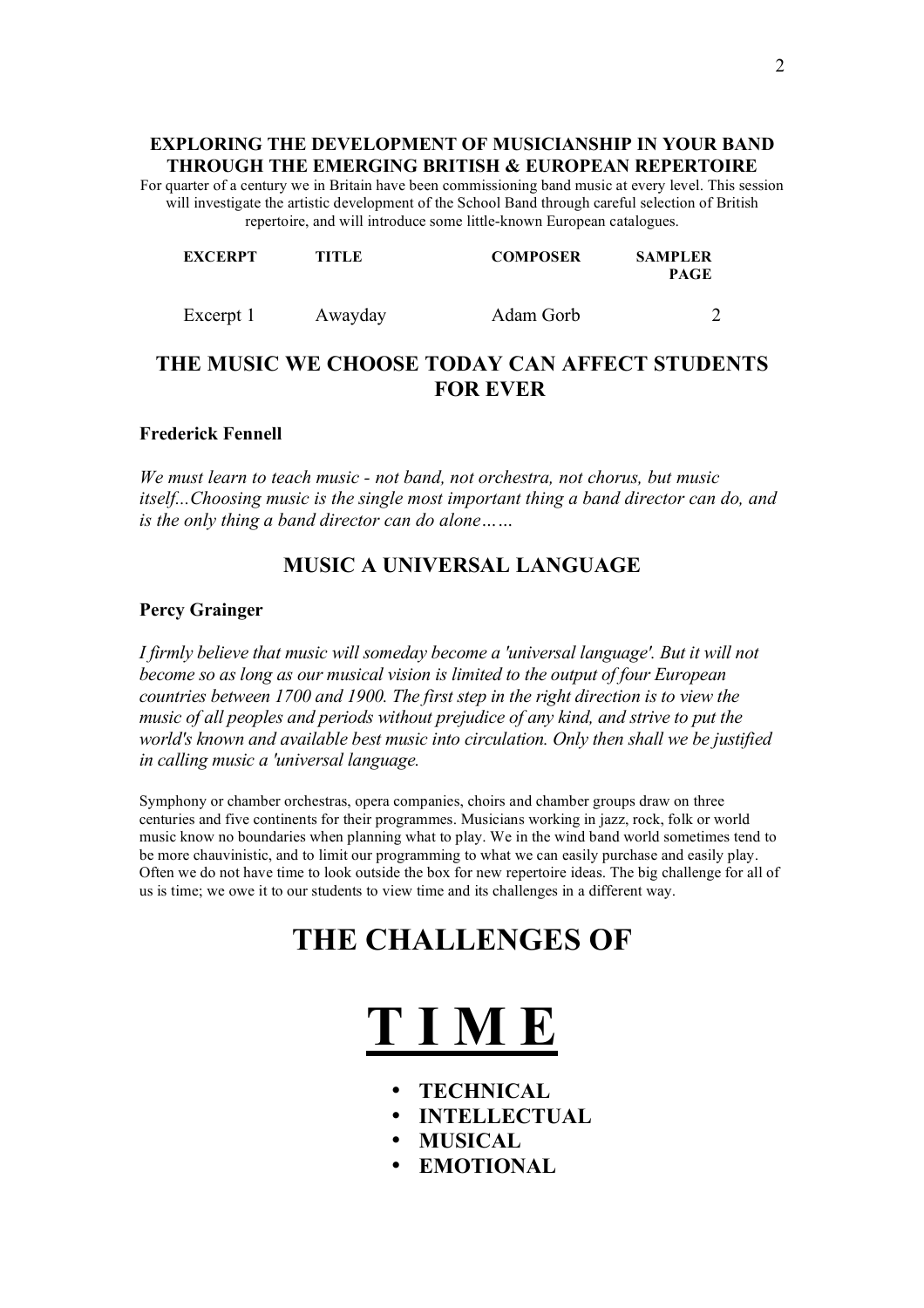### **TECHNICAL CHALLENGES FROM ADAM GORB**

| Excerpt 1 | Awayday | Adam Gorb |  |
|-----------|---------|-----------|--|
|           |         |           |  |

Technical challenges might also be challenges of unexpected phrase lengths, of unusual harmonies, of unlikely solo instruments – Adam Gorb is in my view a composer who writes light music with good tunes which never descends into cliché, which entertains without patronising, and which is at all levels of difficulty.

#### BRIDGEWATER BREEZE

| Excerpt 2 | Foxtrot                               | Adam Gorb | 4/5       |
|-----------|---------------------------------------|-----------|-----------|
| Excerpt 3 | Samba                                 | Adam Gorb | 6/7       |
| Excerpt 4 | Merry-go-round                        | Adam Gorb | 8         |
| Excerpt 5 | Hoe-down                              | Adam Gorb | 9         |
|           |                                       |           |           |
|           | FURTHER WORKS TO EXPLORE by ADAM GORB |           |           |
| Easy      | <b>Candlight Procession</b>           |           | G&M Brand |
|           | Eine Kleine Yiddische Ragmusic        |           | G&M Brand |
| Moderate  | <b>Yiddish Dances</b>                 |           | Maecenas  |
|           | Dances from Crete                     |           | Maecenas  |

#### **INTELLECTUAL CHALLENGES FROM DEREK BOURGEOIS**

Difficult Metropolis Maecenas

Elements Maecenas

Undoubtedly the best-known work by Derek Bourgeois is his Serenade, a teasing piece in a mix of 11/8 and 13/8 written as a wedding march. We would like to introduce the rest of his music and the HaFaBra catalogue with an excerpt from

| Excerpt 6 | Metro Gnome                                   | Derek Bourgeois | HaFaBra    |
|-----------|-----------------------------------------------|-----------------|------------|
|           |                                               |                 | No sample  |
|           |                                               |                 |            |
|           | FURTHER WORKS TO EXPLORE FROM DEREK BOURGEOIS |                 |            |
| Easy      | Molesworth's Melody                           |                 | HaFaBra    |
|           | Biffo's March                                 |                 | HaFaBra    |
| Moderate  | Northern Lament                               |                 | G&M Brand  |
|           | <b>Diversions</b>                             |                 | Vanderbeek |
| Difficult | Symphony of Winds                             |                 | HaFaBra    |
|           | <b>Roller Coaster</b>                         |                 | HaFaBra    |
|           | <i>Morey</i> from Mountains of Mallorca       |                 | HaFaBra    |
|           |                                               |                 |            |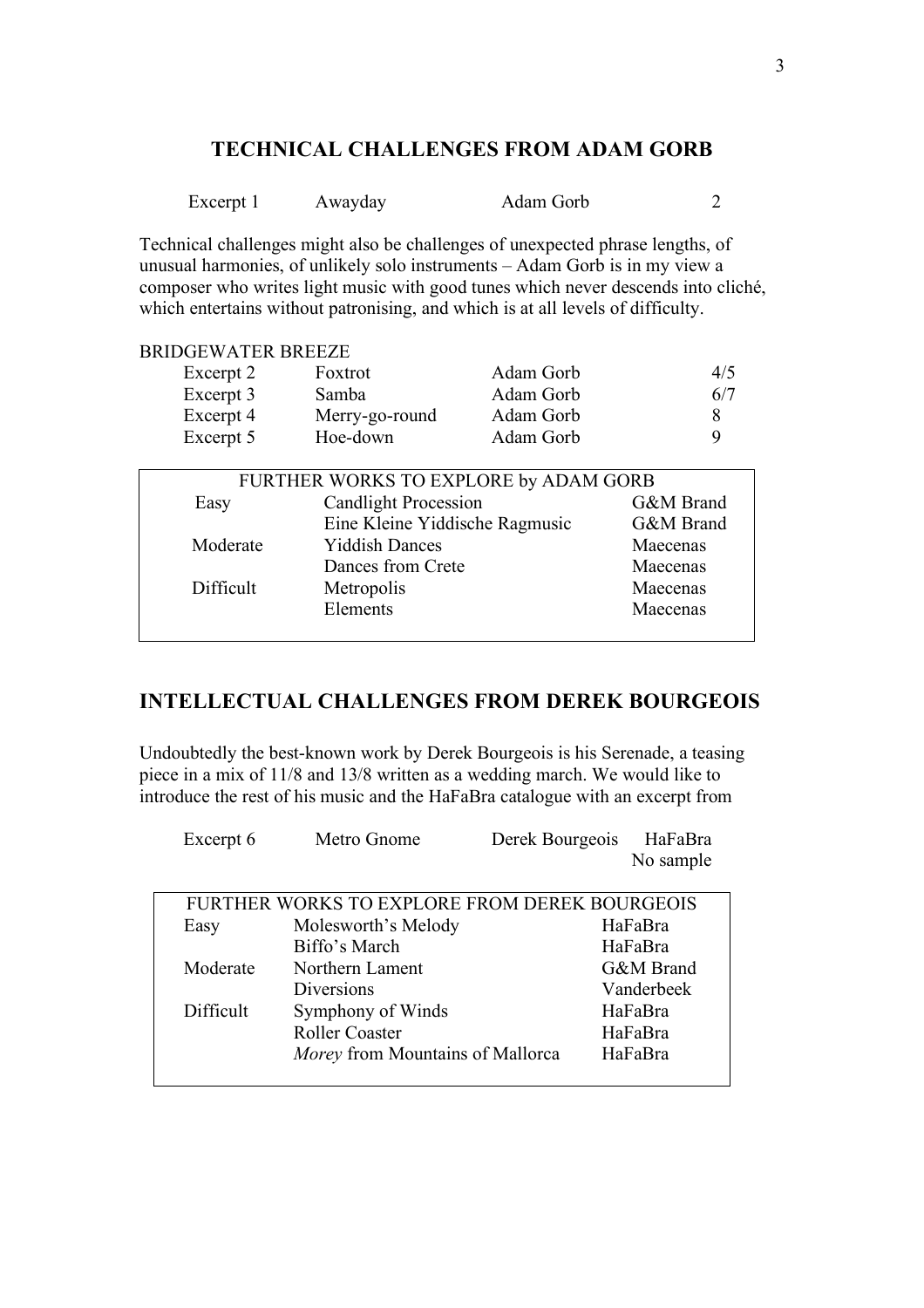#### **MUSICAL CHALLENGES FROM GUY WOOLFENDEN & FERGAL CARROLL**

*Music – the art of expression in sound*

Chamber's Dictionary

Andrew Mather, conductor of the Melbourne Youth Symphonic Band, Australia, sums up what we need to be able to teach through band music:

- En**semble precision**
- **Musical phrasing**
- **Wide range of dynamic control**
- **Increase in individual member technique and tone production**
- **High level awareness of intonation**
- **Awareness of instrumental balance and subtlety within sections & the band**
- **The ability to follow sophisticated conducting gestures**
- **Performing a variety of band repertoire**
- Le**adership experience for sectional leaders**
- **Accompanying experience**

For this, I think we need to choose "musical" music. Excerpt 7 Gallimaufry Guy Woolfenden Ariel No Sample

> FURTHER WORKS TO EXPLORE by GUY WOOLFENDEN *Moderate standard* Illyrian Dances **Ariel** Mockbeggar Variations Ariel SPQR Ariel

Excerpt 8 Song of Lir Fergal Carroll 10/11

### **THE CHALLENGE OF FINDING MUSIC FOR THE LESS EXPERIENCED BAND**

# *Genesis series*

New wind music for beginner bands and ensembles, Genesis provides original music by quality composers in a variety of styles for beginner bands, which even the least experienced or technically accomplished can perform. Nothing is above grade 3; much is considerably easier and scored so that novices can make a valuable contribution. No arrangements, no transcriptions, no excerpts, only complete original compositions with genuine musical content are written specially for the series. The emphasis is on practicality and flexibility. Extensive cross cueing, musically sensitive doubling of instrumental lines and generous quantities of parts in sets will allow players in almost any combination, numbers and ability range to share a real musical experience, both in rehearsal and in concert.

| Excerpt 9  | The Piper of Brafferton | Fergal Carroll | 12 |
|------------|-------------------------|----------------|----|
| Excerpt 10 | Dance of the Fir Darrig | Fergal Carroll | 13 |
| Excerpt 11 | Nancy's Lament          | Malcolm Binney | 14 |
| Excerpt 12 | Shaftoe's Hoe-Down      | Malcolm Binney | 15 |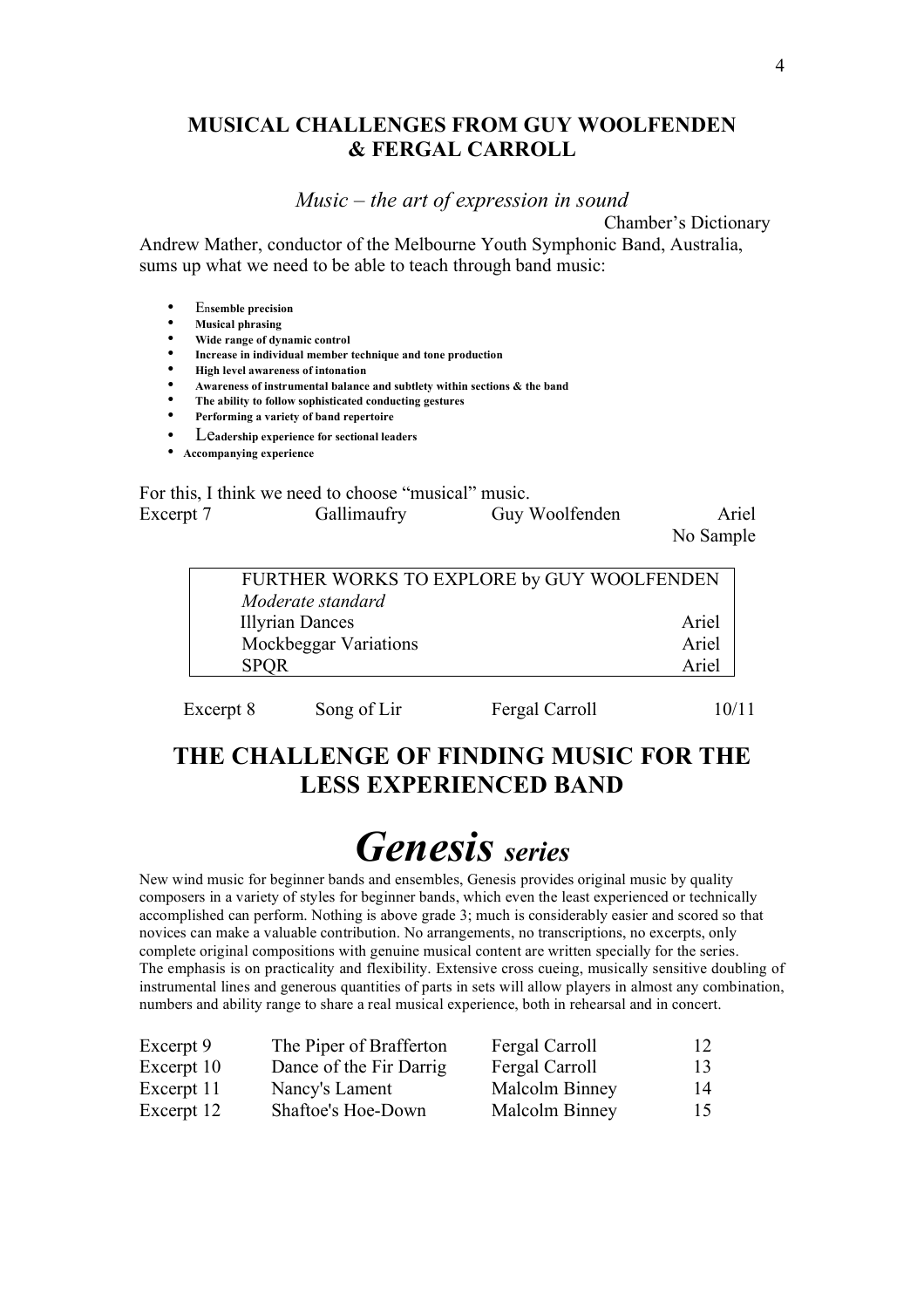### **RECOMMENDED EUROPEAN REPERTOIRE**

| John Brakstad               | The Old Railway Station           | Warner/Norway |
|-----------------------------|-----------------------------------|---------------|
| Nigel Clarke                | Samurai                           | Maecenas      |
| Martin Ellerby              | Paris Sketches                    | Maecenas      |
|                             | New World Dances                  | Studio        |
| Kenneth Hesketh             | Masque                            | Faber         |
|                             | Danceries                         | Faber         |
|                             | Diaghiley Dances                  | Faber         |
|                             | Vranjanka                         | Faber         |
| Andreas Makris              | Improvisations; Rhythms           | Ballerbach    |
| <b>Christopher Marshall</b> | Aue                               | Maecenas      |
| Stephen McNeff              | <b>Ghosts</b>                     | Maecenas      |
| Edwin Roxburgh              | Time's Harvest                    | Maecenas      |
| David Smith                 | Fractures                         | Maecenas      |
| Philip Sparke               | <b>Four Norfolk Dances</b>        | Anglo Music   |
| Philip Wilby                | Concertino Pastorale (solo flute) | Maecenas      |
|                             | Catcher of Shadows                | Novello       |

### **EUROPEAN COMPOSERS & PUBLISHERS Some Major Works**

| <b>Alexander Comitas</b>    | A Night on Culbin Sands                        | Opus 33 Music    |
|-----------------------------|------------------------------------------------|------------------|
|                             | http://www.comitas.org/                        |                  |
| David Bedford               | Sun Paints Rainbows over the Vast WavesNovello |                  |
| Martin Dalby                | A Plain Man's Hammer                           | Novello          |
| <b>Edward Gregson</b>       | The Sword and the Crown                        | Studio           |
|                             | The Kings go Forth                             | Studio           |
| Joseph Horovitz             | Bacchus on Blue Ridge                          | Novello          |
| <b>Christopher Marshall</b> | L'Homme Armé                                   | Maecenas         |
|                             | Resonance                                      | Maecenas         |
| <b>Buxton Orr</b>           | John Gay Suite                                 | Novello          |
| Marco Pütz                  | Meltdown                                       | <b>Bronsheim</b> |
|                             | Praemonitio                                    | <b>Bronsheim</b> |
| Joaquin Rodrigo             | Per la Flor del Lliri Blau                     | Piles            |
| Aulis Sallinen              | The Palace Rhapsody                            | Novello          |
| Philip Sparke               | Lindisfarne Rhapsody                           | Studio           |
| Jules Strens                | Danse Funambulesque                            | CeBeDeM          |
| Piet Swerts                 | Cyrano                                         | De Haske         |
|                             | http://www.pietswerts.be/                      |                  |
|                             | For more ideas, browse www.timreynish.com      |                  |
|                             |                                                |                  |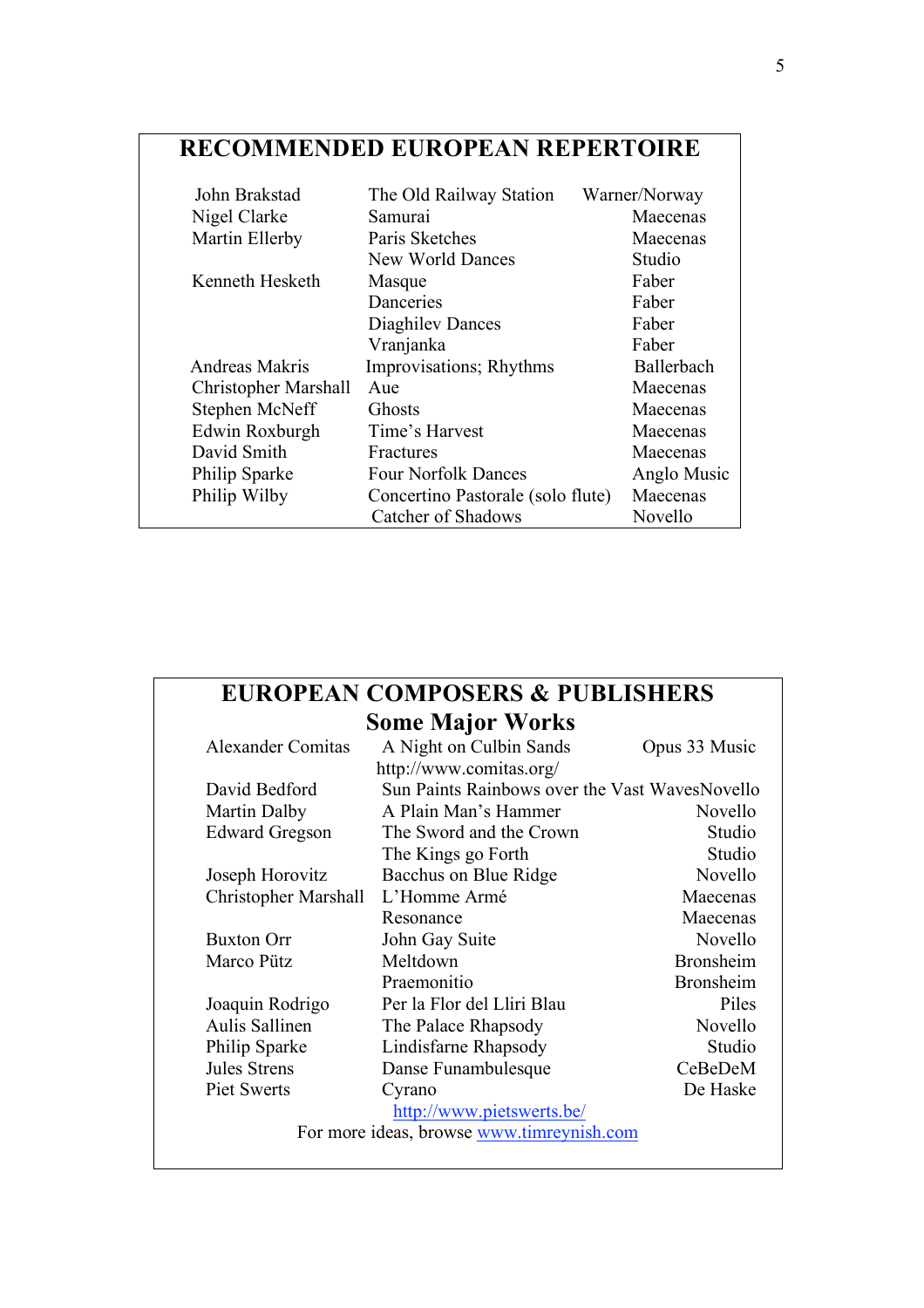### **EMOTIONAL CHALLENGES**

*What are human emotions? Not only lyricism, sadness, tragedy, but laughter. Dmitri Shostakovich*

### **COMEDY**

| Excerpt 13 | Bermuda Triangle | Adam Gorb            | 16/17 |
|------------|------------------|----------------------|-------|
| Excerpt 14 | Marsch complete  | Marcel Wengler 18/23 |       |
| Excerpt 15 | Dance Sequence   | Marco Pütz           | 24    |

### **TRAGEDY**

| -------    |                                          |                               |
|------------|------------------------------------------|-------------------------------|
|            | Tails aus dem Vood Viennoise Bill Connor |                               |
| Excerpt 16 | Myt 1:Cemetary                           | 25/26                         |
| Excerpt 17 | Mvt 2: Dawn Assault                      | 27 omitting 28                |
| Excerpt 18 | Elegy for Miles Davies                   | <b>Richard Rodney Bennett</b> |

### **ELEGY FOR MILES DAVIS RICHARD RODNEY BENNETT**

**SOLO TRUMPET TAGE LARSEN Chicago Symphony Orchestra**

### **CONDUCTED BY JOHN LACOGNATA**

New edition published by Novello/Music Sales

Excerpt 19 Awayday Adam Gorb 4

### **MUSIC FEATURED IN THIS CLINIC IS AVAILABLE**

**In USA SHATTINGER http://www.shattingermusic.com/ BOOTH 816**

#### **In UK JUST MUSIC http://www.justmusicuk.com/**

**And from your local retailers**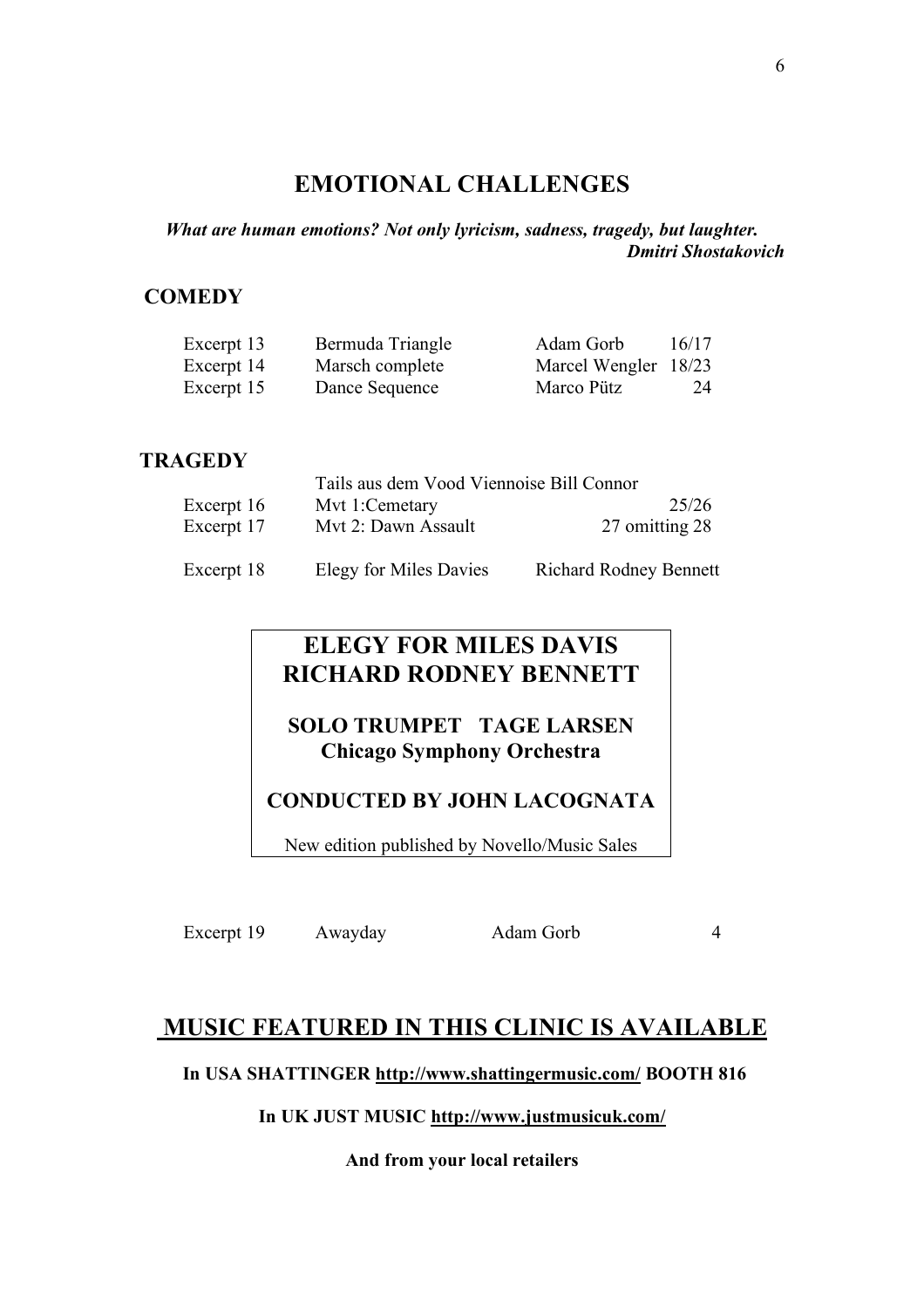### **COMPOSERS FEATURED IN THIS CLINIC**

| http://www.adamgorb.co.uk/                                |
|-----------------------------------------------------------|
| http://www.arielmusic.co.uk/                              |
| http://www.tramuntana.infoarta.com/                       |
| http://www.cmc.ie/composers/composer.cfm?composerID=158   |
| http://www.maecenasmusic.co.uk/CONTENTS.HTM               |
| http://www.ipcl.lu/eng/quartet2005/repertoire/wengler.php |
| http://www.marcopuetz.lu/                                 |
| http://www.cc-cw.org/bill_connor_english.htm              |
| http://www.chesternovello.com/Default.aspx?tabId=2431     |
|                                                           |

### **PUBLISHERS FEATURED IN THIS CLINIC**

#### **Maecenas/Masters Music http://www.masters-music.com/**

G&M Brand US agents C Alan Mailing Address: P.O. Box 29323, Greensboro, NC 27429-9323 tel: 336-272-3920 Email: contact@c-alanpublications.com http://www.c-alanpublications.com/

Faber US sales agent is Alfred Publishing Co Inc in Van Nuys, CA tel +1 800 292 6122 http://www.alfred.com/frameset.cfm?sub=home US exclusive hire agent is Boosey & Hawkes Inc in New York.

HaFaBra http://www.hafabramusic.com/ HaFaBra publications are available through Shattinger Booth 816

Novello/Music Sales Studio Music Company Wind Band Publications are exclusively available in the United States from Southern Music Company http://www.southernmusic.com/

Vanderbeek & Imrie Ltd: 15 Marvig, Lochs, Isle of Lewis HS2 9QP

| <b>Bronsheim</b> | http://www.bronsheim.nl/             |
|------------------|--------------------------------------|
| De Haske         | http://www.dehaske.com/              |
| Opus 33 Music    | http://www.opus33.com/frameset1.html |
| Piles            | http://www.pilesmusic.org/           |

| Tim Reynish |                               |
|-------------|-------------------------------|
| Website:    | www.timreynish.com            |
| Contact:    | timreynish@tiscali.co.uk      |
| Address:    | 62 Moss Lane, Leyland         |
|             | Lancashire, PR25 4SH, UK      |
|             | Telephone 44 (0) 1772 421 079 |